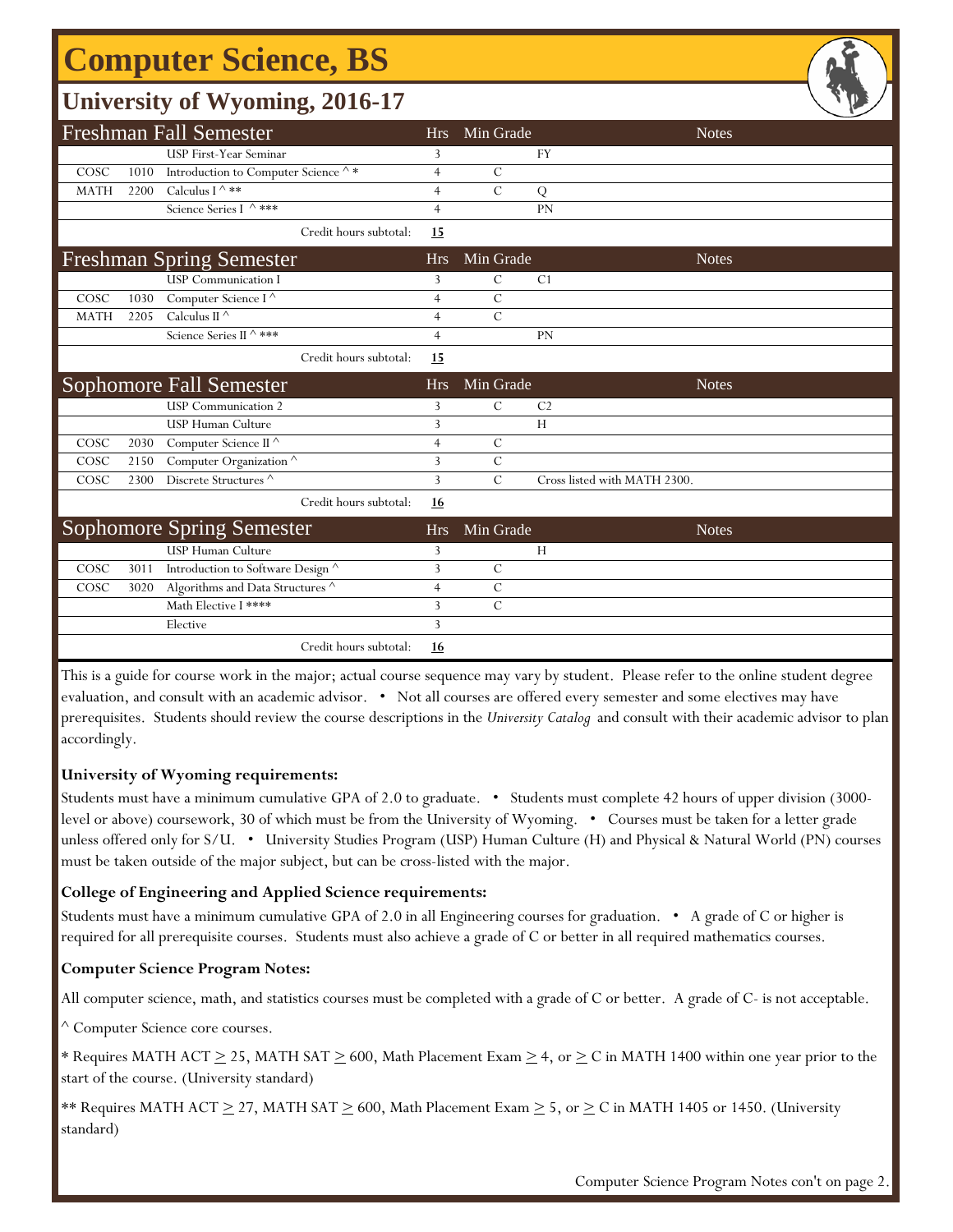# **Computer Science, BS**

### **University of Wyoming, 2016-17**

|             |      | <b>Junior Fall Semester</b>                 | <b>Hrs</b>     | Min Grade      | <b>Notes</b>                                                                                                                            |
|-------------|------|---------------------------------------------|----------------|----------------|-----------------------------------------------------------------------------------------------------------------------------------------|
|             |      | USP US & Wyoming Constitutions              | 3              |                | V                                                                                                                                       |
| COSC        | 3015 | Functional Programming                      | $\overline{3}$ | $\mathcal{C}$  |                                                                                                                                         |
| COSC        | 4740 | <b>Operating Systems Design</b>             | $\overline{4}$ | $\mathcal{C}$  |                                                                                                                                         |
|             |      | Computer Science Elective I *****           | 3              | $\mathcal{C}$  |                                                                                                                                         |
|             |      | Science Elective I ^ ******                 | $\overline{4}$ |                |                                                                                                                                         |
|             |      | Credit hours subtotal:                      | 17             |                |                                                                                                                                         |
|             |      | <b>Junior Spring Semester</b>               | Hrs            | Min Grade      | <b>Notes</b>                                                                                                                            |
| COSC        |      | 3050 Ethics for the Computer Professional ^ | 1              | $\mathcal{C}$  |                                                                                                                                         |
|             |      | Computer Science Elective II *****          | 3              | $\mathcal{C}$  |                                                                                                                                         |
|             |      | Math Elective II ****                       | 3              | $\mathcal{C}$  |                                                                                                                                         |
|             |      | Science Elective II ^ ******                | $\overline{4}$ | $\mathcal{C}$  |                                                                                                                                         |
|             |      | <b>Upper Division Elective</b>              | 3              |                |                                                                                                                                         |
|             |      | Credit hours subtotal:                      | <u>14</u>      |                |                                                                                                                                         |
|             |      | <b>Senior Fall Semester</b>                 | <b>Hrs</b>     | Min Grade      | <b>Notes</b>                                                                                                                            |
|             |      | <b>USP</b> Communication III                | 3              | $\mathcal{C}$  | C <sub>3</sub>                                                                                                                          |
| COSC        | 4950 | Senior Design I <sup>^</sup>                | $\mathbf{1}$   | $\overline{C}$ |                                                                                                                                         |
| <b>STAT</b> | 4220 | <b>Basic Engineering Statistics</b>         | 3              | $\mathcal{C}$  | Can substitute STAT 2010 (Statistical Concepts), STAT 2050 (Fund<br>of Statistics), or STAT 2070 (Intro Stats for the Social Sciences). |
|             |      | Computer Science Systems Course             | 3              | $\mathcal{C}$  | Choose from COSC 4760 (Computer Networks) or COSC 4820<br>(Database Systems).                                                           |
|             |      | Computer Science Theory Course              | 3              | C              | Choose from COSC 4100 (Foundations of Computing) or COSC<br>4200 (Computability & Complexity).                                          |
|             |      | Credit hours subtotal:                      | 13             |                |                                                                                                                                         |
|             |      | <b>Senior Spring Semester</b>               | <b>Hrs</b>     | Min Grade      | <b>Notes</b>                                                                                                                            |
| COSC        | 4955 | Senior Design II <sup>^</sup>               | $\overline{2}$ | $\mathcal{C}$  |                                                                                                                                         |
|             |      |                                             |                |                | Choose from COSC 4780 (Prin of Programming Language) or COSC                                                                            |
|             |      | Computer Science Programming Language       | 3              | ${\bf C}$      | 4785 (Compiler Construction).                                                                                                           |
|             |      | Computer Science Elective III *****         | 3              | $\mathcal{C}$  |                                                                                                                                         |
|             |      | Computer Science Elective IV *****          | 3              | $\mathcal{C}$  |                                                                                                                                         |
|             |      | <b>Upper Division Elective</b>              | 3              |                |                                                                                                                                         |
|             |      | Credit hours subtotal:                      | 14             |                |                                                                                                                                         |
|             |      | <b>TOTAL CREDIT HOURS:</b>                  | 120            |                |                                                                                                                                         |

**Computer Science Program Notes con't:**

\*\*\* **Science Series I & II.** Students must complete two courses from a tightly-coupled series, each of which has a lab component and recommended for science or engineering majors. Be aware that the first course in each series has a Math Placement Exam or course prerequisite requirement; please consult the course descriptions in the *University Catalog* for specific information. Courses can be selected from:

CHEM 1020 (General Chemistry I) & CHEM 1030 (General Chemistry II)

CHEM 1050 (Advanced General Chemistry I) & CHEM 1060 (Advanced General Chemistry II)

LIFE 1010 (General Biology I) & LIFE 2022 (Animal Biology) or LIFE 2023 (Biology of Plants & Fungi)

PHYS 1110 (General Physics I) & PHSY 1120 (General Physics II)

PHYS 1210 (Engineering Physics I) & PHYS 1220 (Engineering Physics II)

PHYS 1310 (College Physics I - ) & PHYS 1320 (College Physics II)

\*\*\*\* Math Elective I & II. A total of six (6) additional hours of math course work is required. Students must choose math courses above Calculus II or statistics courses 3000-level or above. *Exceptions:* MATH 2350 (Business Calculus), MATH 2355 (Mathematical Applications for Business), MATH 4000 (History of Mathematics), or any variable length credit courses cannot be counted toward this requirement